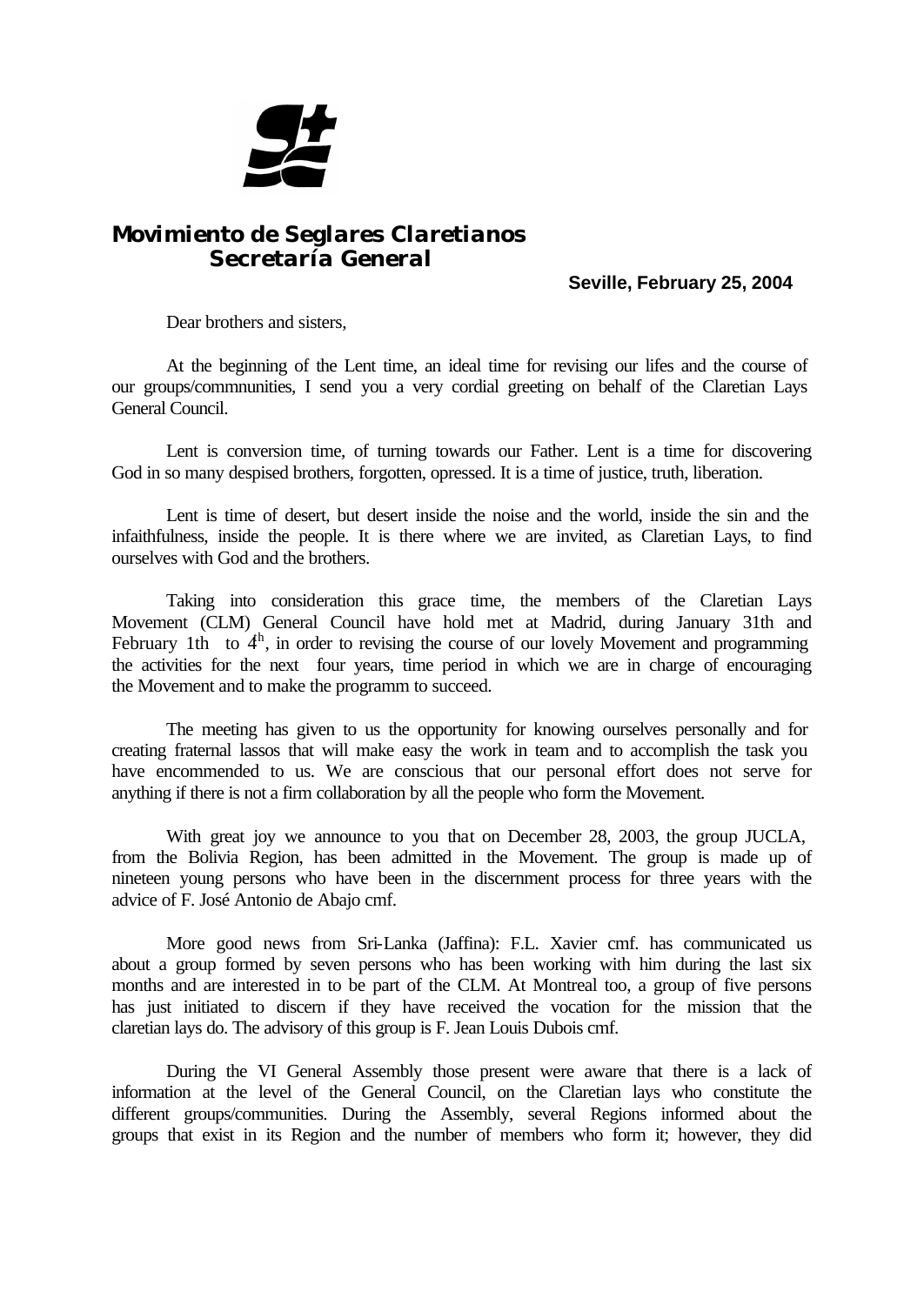not give their personal data. *By this reason, we ask you send to this Secretariat the printout of the groups, with the personal data of each member. You know that, at least once per annum, it is neccesary* to send this information update.

Since the Movement is extending to other countries in which the Spanish is not the official language, the Assembly considered very necessary –we would say indispensable- to set up a translators Commission that would be in charge of translating the documents and the vocation training materials to other languages, in order to make easier the integration in the Movement of non Spanish speaking Claretian Lays. *For that, we ask to the Regional Councils and Groups without Regions to make* a poll among the Claretian Lays of their respectives places who could take part in this commission, specifying the language in which they could collaborate and communicate it *subsequently to this Secretariat.* 

Another of the aspects that was considered very important in the Assembly referred to the utilization of Internet as a communication tool. Therefore, *we invite* **all the Regional Councils and Groups without Region to, as far as possible, provide this General Secretariat with an electronic address for sending the mail. We hope you will send it**  *as soon as possible***.** 

Those present in the Assembly proposed to give a greater rol to the web site of the Movement, that is should be used to cover other needs of communications and spreading the Movement. Among other things the possibility of publishing in our web site the CLM Bulletin, as well as news and communications of the Regions was considered. By this reason, *we please ask you send to the General Council all the news and communications that you wish to be published in the web site.* The council will take care for sending it to the person who is in charge of the page. In connection with this matter we want to insist that if we want to have a web site with life, it will be neccesary to count with more persons in the Internet Commission. We kindly ask for the collaboration of Claretian Lays experts on informatic and able to render this service. Please tell me the name and electronic address of these persons.

One of the topic that deserved much attention in the meeting of the Council and that worried to us was the one connected with the contract of a person to work part-time, to take care of the Movement promotion. First of all we analysed the functions that this person could carry out and whether the Movement could afford this contract, legal and economicaly. In order to act with the highest possible safety, it seemed necessary to come into contact with an expert on labor matter in order to be informed. According to the received data, the wished contract entails a great deal of expenditures, obligatory steps and accountant expenses that, for the moment, the Movement lacks the required resources. Among other things, it would be necessary to contract an agency or to create a Claretian Lays Commission expert on these subjects for gestionating these tasks. Likewise, the contract should be done, according to the current legislation, as "Administrative Assistant", legally protected under the Agreement of Office and Despatch, that it would cost 4.286 euros/year, including salary plus Social Security. To this amount, it would be necessary to add the expenses that would entail the activity for the Movement promotion.

In view of these data and taking into account the income of the CLM and the functioning expenses, the Council considers that for the time being the above contract is not